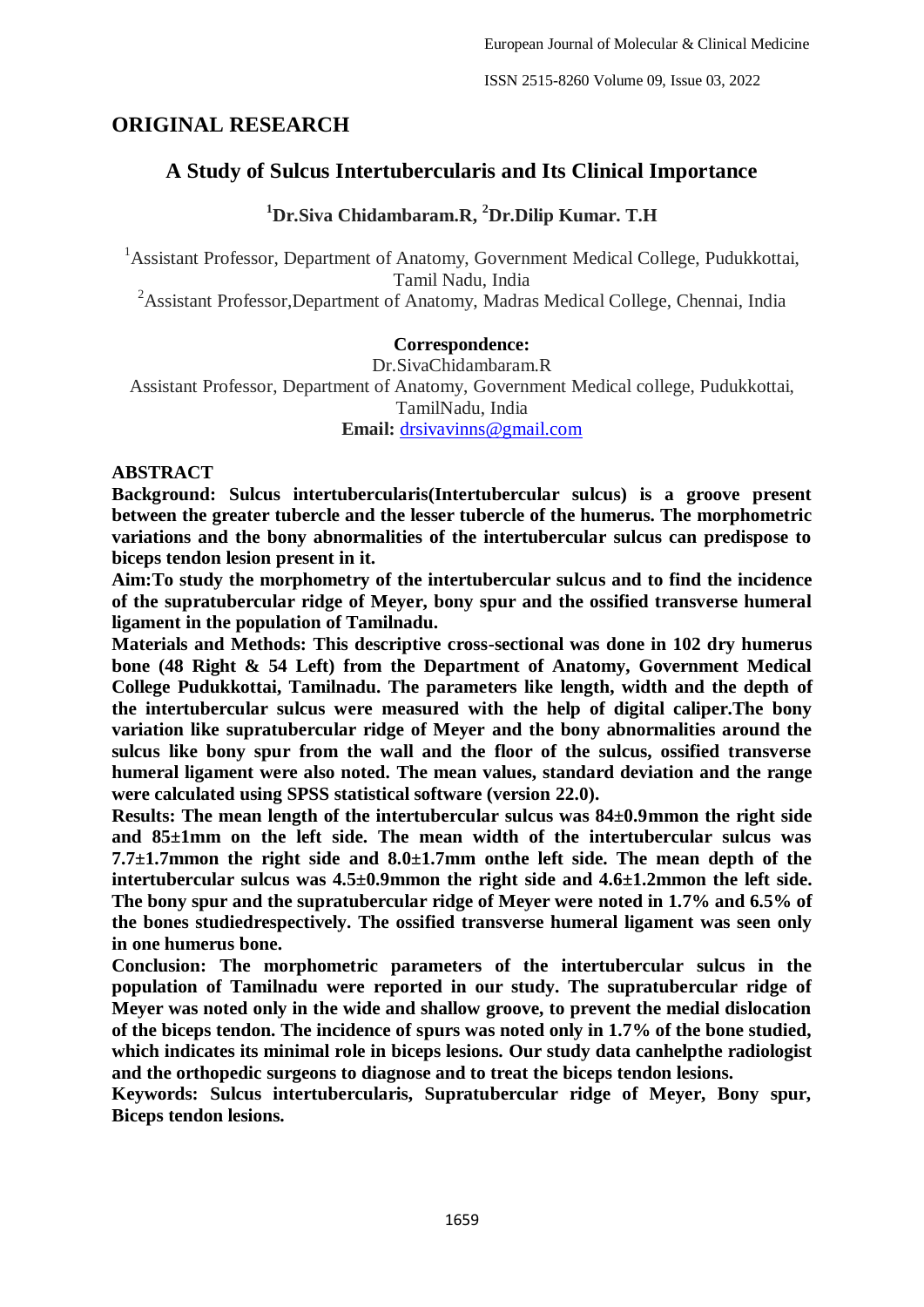ISSN 2515-8260 Volume 09, Issue 03, 2022

## **INTRODUCTION**

The Biceps tendon pathologies such as biceps tendonitis, dislocation of the tendon and the degeneration of the tendon were found to be the frequent cause for anterior shoulder pain affecting the large number of elderly population [1].In the recent decades, the radiologist and the orthopedic surgeon could diagnose the various causes forbiceps tendon lesion by studying the morphometric and the bony variations of the sulcus intertuberculariswith the help ofmagnetic resonance imaging (MRI).Sulcus intertubercularis (Intertubercular sulcus)is a groove present in the anterior aspect of the proximal part of the humerus situated between the greater and thelesser tubercles.It continues distally on the shaft of the humerus for about 5 to 6cms.It is superiorly bridged by the transverse humeral ligament, which converts the sulcus into a canal forthe tendon of long head of biceps brachii muscle, its synovial sheath[2].

Theintertubercular sulcus in the proximal part of the humerus glides on the tendon of biceps brachii during the multidirectional movements of the arm. Many authors [3-5] have studied that the morphometric variations of the intertubercular sulcus, such as narrow or shallow groove could predispose to biceps tendon lesion. In 1928, Meyer [6] described the supratubercular ridge as a bony ridge extending from the superior aspect of the lesser tubercle. It could displace the biceps tendon from the intertubercularsulcus, which ends up in subluxation and dislocation of the tendon. The bony abnormalities around the intertubercular sulcus like bony spur, ossified transverse humeral ligament could injure the biceps tendon and its synovial sheath [7].The aims of the study were to examine the morphometry of the intertubercularsulcus and to find the incidenceofsupratubercular ridge of Meyer, bony spurs and the ossified transverse humeral ligament in the population of Tamilnadu.

## **MATERIALS AND METHODS**

This descriptive cross-sectional was done in102 dry humerus bone (48 Right& 54 Left)from the Department of Anatomy, Government Medical College Pudukkottai, Tamilnadu. Digital caliper, scaleand the metal probe were used to measure the morphometric parameters. The length of the intertubercularsulcus was measured from the highest point of the groove till the margins merge with the shaft of the humerus.The width of the intertubercular sulcus was measured between the margins of the tubercles.The depth of the intertubercular sulcus was measured with the help of scale and the metal probe at the midpoint of the two tubercles [Figure 1].

**Figure 1:Morphometric measurements. L- Length of the sulcus, W- Width of the sulcus, D- Depth of the sulcus.**

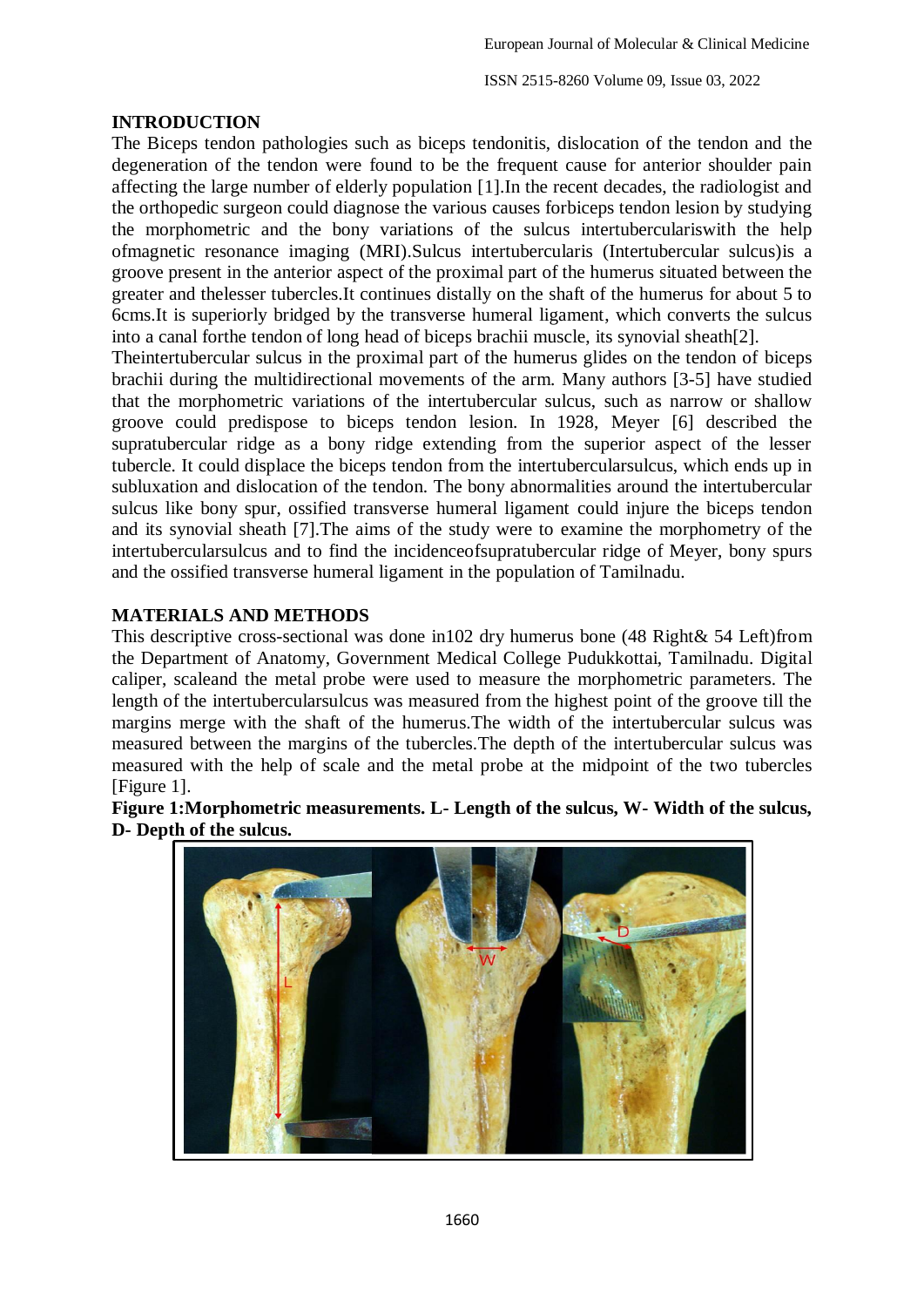ISSN 2515-8260 Volume 09, Issue 03, 2022

The presence of bony variation like supratubercular ridge of Meyer was noted. The bony abnormalities around the sulcus like bony spur from the wall and the floor of the sulcus, ossified transverse humeral ligament were also noted. Statistical analysis such as mean, standard deviation and the range were calculated using SPSS statistical software (version 22.0).

## **RESULTS**

The mean length of theintertubercular sulcus on the right side was 84±0.9mm and it was 85±1mm on the left side. The mean width of the intertubercular sulcus on the right side was 7.7 $\pm$ 1.7mm and it was 8.0 $\pm$ 1.7mm on the left side. The mean depth of the intertubercular sulcus on the right side was  $4.5\pm0.9$ mm and it was  $4.6\pm1.2$ mm on the left side[Table1].

| <b>Parameters</b> |               | $Mean \pm SD$ | Range        |           |  |
|-------------------|---------------|---------------|--------------|-----------|--|
| (mm)              | <b>Right</b>  | Left          | <b>Right</b> | Left      |  |
| Length            | $84 \pm 0.9$  | $85 \pm 1$    | 64-105       | 57-109    |  |
| Width             | $7.7 \pm 1.7$ | $8 + 1.7$     | $3 - 11$     | $5 - 13$  |  |
| Depth             | $4.5 \pm 0.9$ | $4.6 + 1.2$   | $2 - 7$      | $1.5 - 8$ |  |

**Table 1: Mean values of morphometric parameters of the both sides** 

|  |  |  |  | Table 2: Comparison of mean values with other authors |
|--|--|--|--|-------------------------------------------------------|
|--|--|--|--|-------------------------------------------------------|

| <b>Parameters</b> | Wafa<br>Con<br>e et<br>e et | Murlimanju et al<br>[11] |              | Singh Rajani et all<br>[12] |              | <b>YaminiSoundararajan</b><br>et al $[13]$ |                  | <b>Present study</b> |                   |              |
|-------------------|-----------------------------|--------------------------|--------------|-----------------------------|--------------|--------------------------------------------|------------------|----------------------|-------------------|--------------|
| (mm)              | all<br>$[9]$                | all<br>$[10]$            | Right        | Left                        | <b>Right</b> | Left                                       | Right            | Left                 | <b>Right</b>      | Left         |
| Length            | N/A                         | 81                       | $86 \pm 10.$ | $83.3 \pm 11.5$             | $85+9$       | $83 \pm 10.1$                              | $84.79 \pm 5.84$ | $87.33 \pm 6.$<br>4  | $84 \pm 0.$<br>Q  | $85 \pm 1$   |
| Width             | 8.8                         | 10.1                     | $8.3 \pm 2.$ | $8.7 \pm 2.2$               | $9 + 2.1$    | $8.9 \pm 1.1$                              | $6.84 \pm 1.01$  | $7.74 \pm 1.9$<br>6  | $7.7 \pm 1.$      | $8 + 1.7$    |
| Depth             | 4.3                         | 4                        | $4.7 + 2$    | $4.2 + 1.6$                 | $5\pm1$      | $6\pm1$                                    | $4.21 \pm 0.58$  | $4.21 \pm 0.5$       | $4.5 \pm 0.$<br>Q | $4.6 \pm 1.$ |

The bony spur was noted in 2 right humeri and it was only 1.7% of the bones studied. One bony spur was projecting from the lesser tubercleand another one was present on the floor of the sulcus[Figure2].

**Figure 2: A- Anterior view of the proximal part of the humerus: Bony spur projecting from the lesser tubercle, B- Superior view: Bony spur present in the floor of the intertubercular sulcus, BS- Bony spur, ITS- Intertubercular sulcus,GT-Greater tubercle, LT-Lesser tubercle**

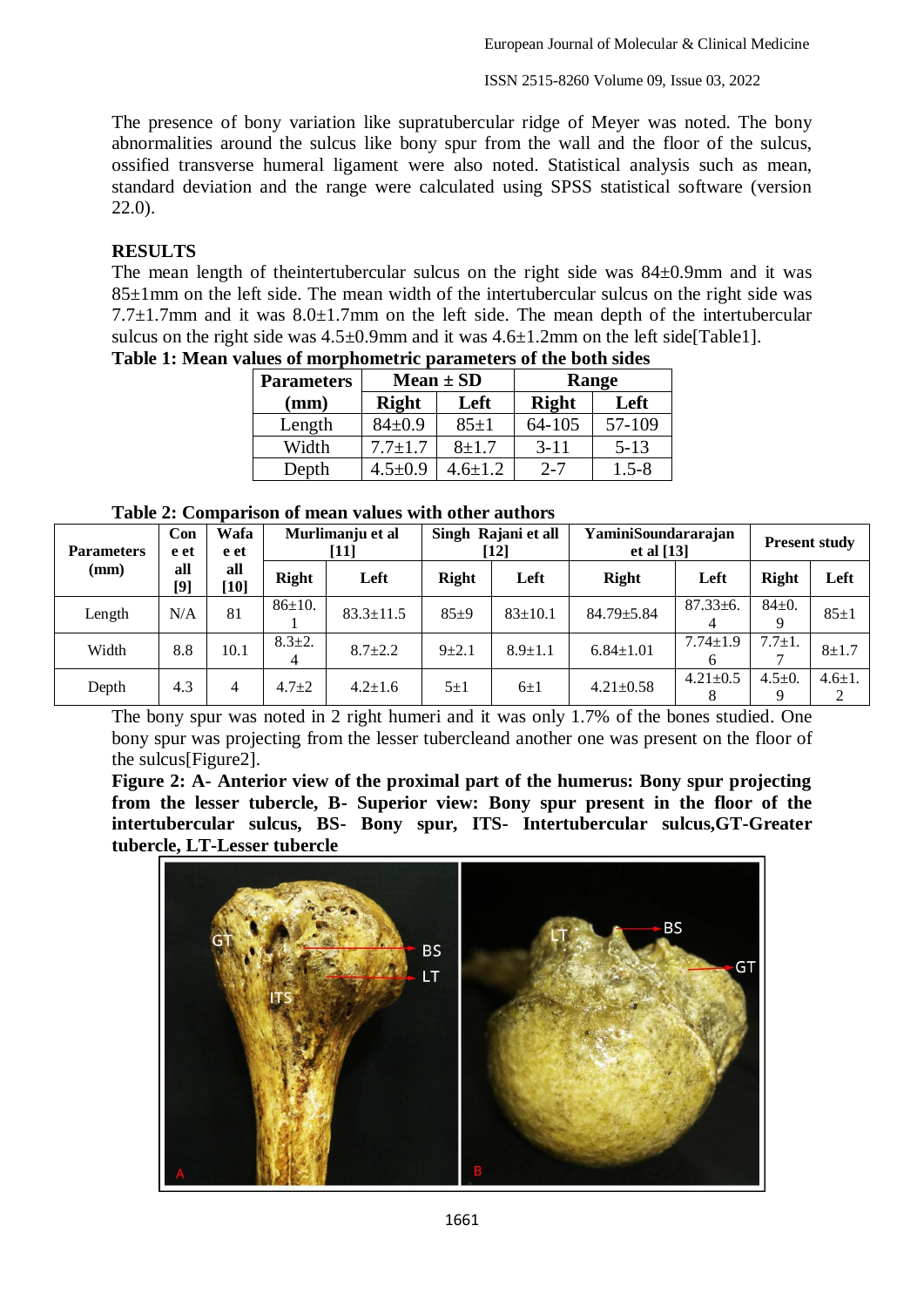The supratubercular ridge of Meyer was seen in 7 humeri. Out of which 5 were present in the right humerii.e. 6.5% of the bones studied. The ossified transverse humeral ligament was seen only in one humerus bone [Figure3].

**Figure 3: C- Supratubercular ridge of Meyerprojecting from the superior aspect of the lesser tubercle, D- Ossified transverse humeral ligament bridging the intertubercular sulcus, STR-Supratubercular ridge of Meyer, ITS- Intertubercular sulcus,GT-Greater tubercle, LT-Lesser tubercle, OTHL-Ossified transverse humeral ligament, MP-Metal probe.**



#### **DISCUSSION**

Biceps tendon lesionssuch as inflammation, impingement, instability and the rupture of the tendon were found to be the major cause for pain and disability of the shoulder. The variation in the morphology of intertubercular sulcus such as wide or shallow groove couldcause subluxation or dislocation of the biceps tendon by pushing the tendon against the lesser tubercle during sudden violent external rotation of the arm or by forceful flexion of the internally rotated arm [8]. A shallow groove could freely expose the tendon for impingement against the acromion and the coracoacromial ligament during the movement of the arm.According to YaminiSoundararajan et al study [13] the mean length of the intertubercular sulcus was 84.79±5.84 mmon the right side and it was 87.33±6.40 mmon the left side. The mean width of the intertubercular sulcus was 6.84±1.01mmon the right side and it was 7.74±1.96 mmon the left side. The mean depth of the intertubercular sulcus was  $4.21 \pm 0.58$  mmon the right side and it was  $5.01 \pm 1.05$  mm on the left side. All these morphometric parameters were similar to our study values.In the present study, the morphometric parameter between the right and the left intertubercular sulcus doesn't show any marked difference due to right handedness which was contrary to the study done by the S. Vettivel et all [14].

In 1928, Meyerdescribed the incidence of supratubercular ridge and the presence of bony spur projecting from the wall and floor of the intertubercular sulcus [6].The variationin the intertubercular sulcus such as supratubercular ridge of Meyercould displace the biceps tendon from the sulcus,which favors the dislocation of the tendon. The repeated displacements of the biceps tendon could result in tendinitis followed by the rupture of the biceps tendon. In 1948, Hitchcock and Bechtol observed 100 humeriand found that thesupratubercular ridge was seen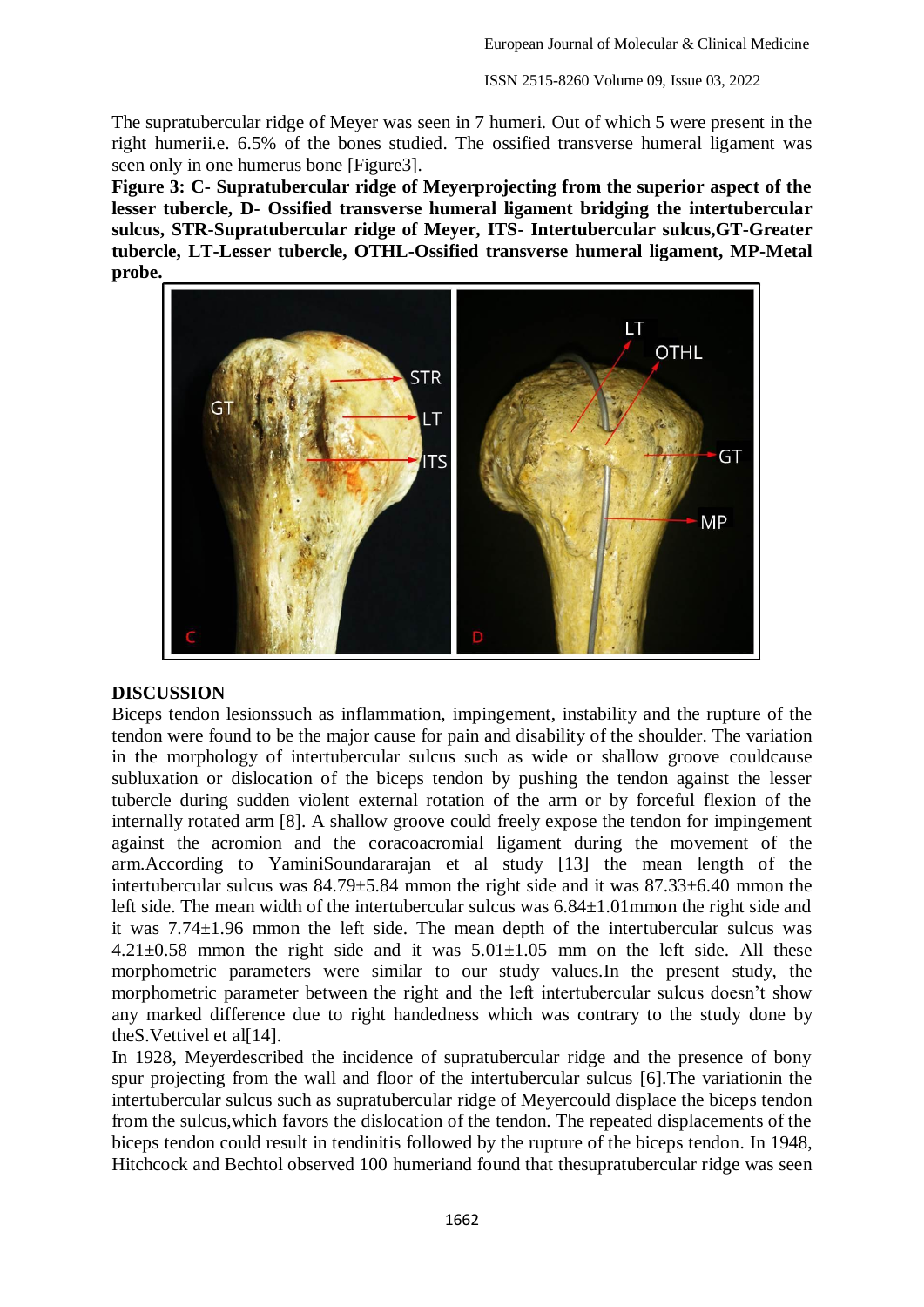in 8% of the bones studied [15]. In the present study thesupratubercular ridge was seen in 6.7% of humeri which were close to the Hitchcock et al study.

In K.Ueberham et al study the incidence of bony spurs was 23% of the bone studied [16]. In our study the bony spur was noted in 1.7% of humeri which was less than K.Ueberham et al study. The ossified transverse humeral ligament was reported by Singh R in his case study [17]. Similarly we observed one ossified transverse humeral ligament bridging the intertubercular sulcus. The bony abnormalities around the intertubercular sulcus like bony spur from its wall and floor, ossified transverse humeral ligament could traumatize the biceps tendon and its synovial sheath during the movement of the arm. These abnormalities could cause repeated fraying of the biceps tendon inside the narrow groove which could end up in chronic biceps tendinitis and chronic degeneration of the biceps tendon.

## **CONCLUSION**

We reported the morphometric parameters of the intertubercular sulcus in the population of Tamilnadu.From the present study we found that the supratubercular ridge of Meyerwas noted only in the wide and shallow groove,to prevent the medial dislocation of the biceps tendon.The incidence of bony spurs was noted only in 1.7% of the bone studied, which indicates its minimal role in biceps tendon lesions. The knowledge of these data is helpful for the radiologist and the orthopedic surgeons to diagnose and treat the biceps tendon lesions.

## **REFERENCES**

- 1. Curtis AS, Snyder SJ. Evaluation and treatment of biceps tendon pathology.OrthopClin North Am 1993;24:33-43.
- 2. Susan standring, Gray's Anatomy: the anatomical basis of clinical practice, 40[1]th edition, Edinburgh: Elsevier Churchil Livingstone: 2008;796-798.
- 3. Smith A.L. Morphologic classification of the bicipital groove in Proceedings of the annual meeting of the American Academy of Orthopaedic Surgeons, SanDiego, Calif, USA, 2007.
- 4. Abboud JA, Bartolozzi AR, Widmer BJ, DeMola PM. Bicipital groove morphology on MRI has no correlation to intra-articular biceps tendon pathology. Journal of Shoulder and Elbow Surgery.2010;19(6):790–94.
- 5. Gupta S, Naqshi BF, Shah AB, et al. Variations in the bicipital groove in north Indian population: a morphological and morphometric study and review of literature. Int J Health Sci Res. 2015;5(9):220-26.
- 6. Meyer AW. Spontaneous dislocation and destruction of the tendon of the long head of biceps brachii: 59 instances. Arch Surg. 1928;17:493-506.
- 7. Hollinshed. WH, Anatomy for Surgeons, New York: Harper and Row. vol.3,2nd edn;1969:264,445.
- 8. Petersson CJ. Spontaneous medial dislocation of the tendon of the long biceps brachii.ClinOrthop 1986;211:224-227.
- 9. Cone RO, Danzig L, Resnick D, Goldman AB. The bicipital groove: radiographic, anatomic and pathologic study. AJR Am J Roentgenol. 1983;141:781-88.
- 10. Wafae N, AtencioSantamar´ıa LE, Vitor L, Pereira LA, Ruiz CR, Wafae GC. Morphometry of the human bicipital groove (sulcus intertubercularis).Journal of Shoulder and Elbow Surgery. 2010;19(1):65–68.
- 11. Murlimanju BV, Prabhu L.V, Pai MM, et al. Anthropometric study of the bicipital groove in indians and its clinical implications. Chang Gung Medical Journal. 2012;35(2):155-59.
- 12. Rajani S, Man S. Review of bicipital groove morphology and its analysis in North [2]Indian Population. ISRN Anatomy 2013:1-7.